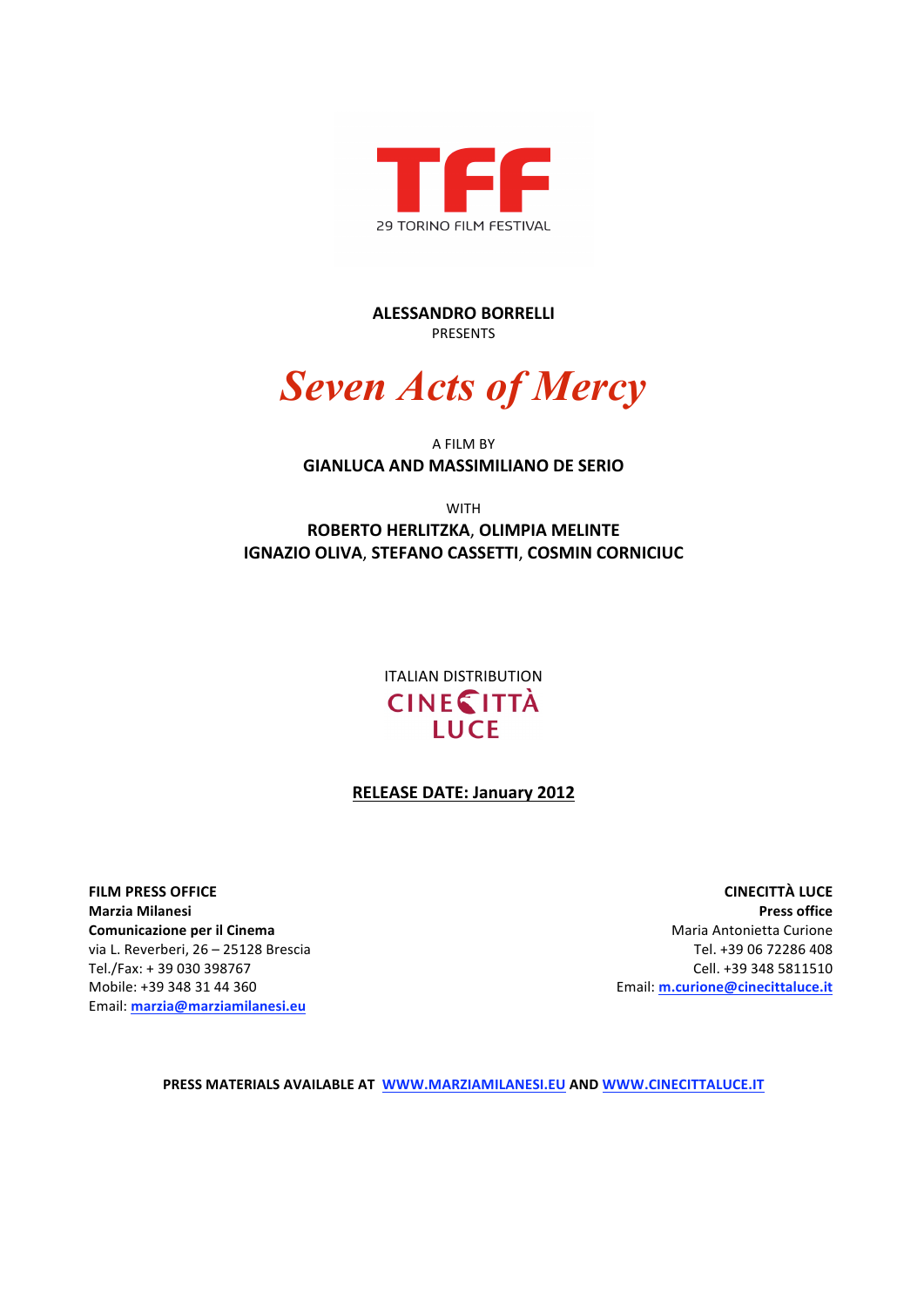## **TECHNICAL CAST**

| Directed by                       | <b>GIANLUCA e MASSIMILIANO DE SERIO</b> |
|-----------------------------------|-----------------------------------------|
| Screenplay and treatment          | <b>GIANLUCA e MASSIMILIANO DE SERIO</b> |
| Director of photography/Cameraman | <b>PIERO BASSO</b>                      |
| Editing                           | <b>STEFANO CRAVERO</b>                  |
| <b>Music</b>                      | PLUS (MINUS&PLUS)                       |
| Live sound engineer               | <b>MIRKO GUERRA</b>                     |
|                                   | <b>SONIA PORTOGHESE</b>                 |
| Sound edit/Mix                    | <b>MIRKO GUERRA</b>                     |
| Costumes                          | <b>CAROLA FENOCCHIO</b>                 |
| <b>Sets</b>                       | <b>GIORGIO BARULLO</b>                  |
| Director's assistant              | <b>STEFANO RUGGERI</b>                  |
| Organisation                      | <b>DIEGO CAVALLO</b>                    |
| Head of production                | <b>FEDERICO MAZZOLA</b>                 |
| Producer                          | <b>ALESSANDRO BORRELLI</b>              |
| Producer                          | <b>LA SARRAZ PICTURES srl</b>           |
| Coproducer                        | <b>ELEFANT FILMS (Rumania)</b>          |
| With the support of               | THE MINISTRY FOR CULTURAL AFFAIRS       |
|                                   | (FILM BRANCH)                           |
| In collaboration with             | <b>RAI CINEMA</b>                       |
| In association with               | FIP (FILM INVESTIMENTI PIEMONTE)        |
| With the support of               | <b>FILM COMMISSION TORINO PIEMONTE</b>  |
| With the support of               | <b>EURIMAGES</b>                        |
| Italian distribution              | <b>CINECITTÀ LUCE</b>                   |
| Head of communication             | <b>MARIA CAROLINA TERZI</b>             |
| Year of production                | 2011                                    |
| Running time                      | 103'                                    |
| Shot in                           | 35mm / Cinemascope                      |
|                                   |                                         |

**The production wishes to thank**: Filmitalia, IED – Istituto Europeo di Design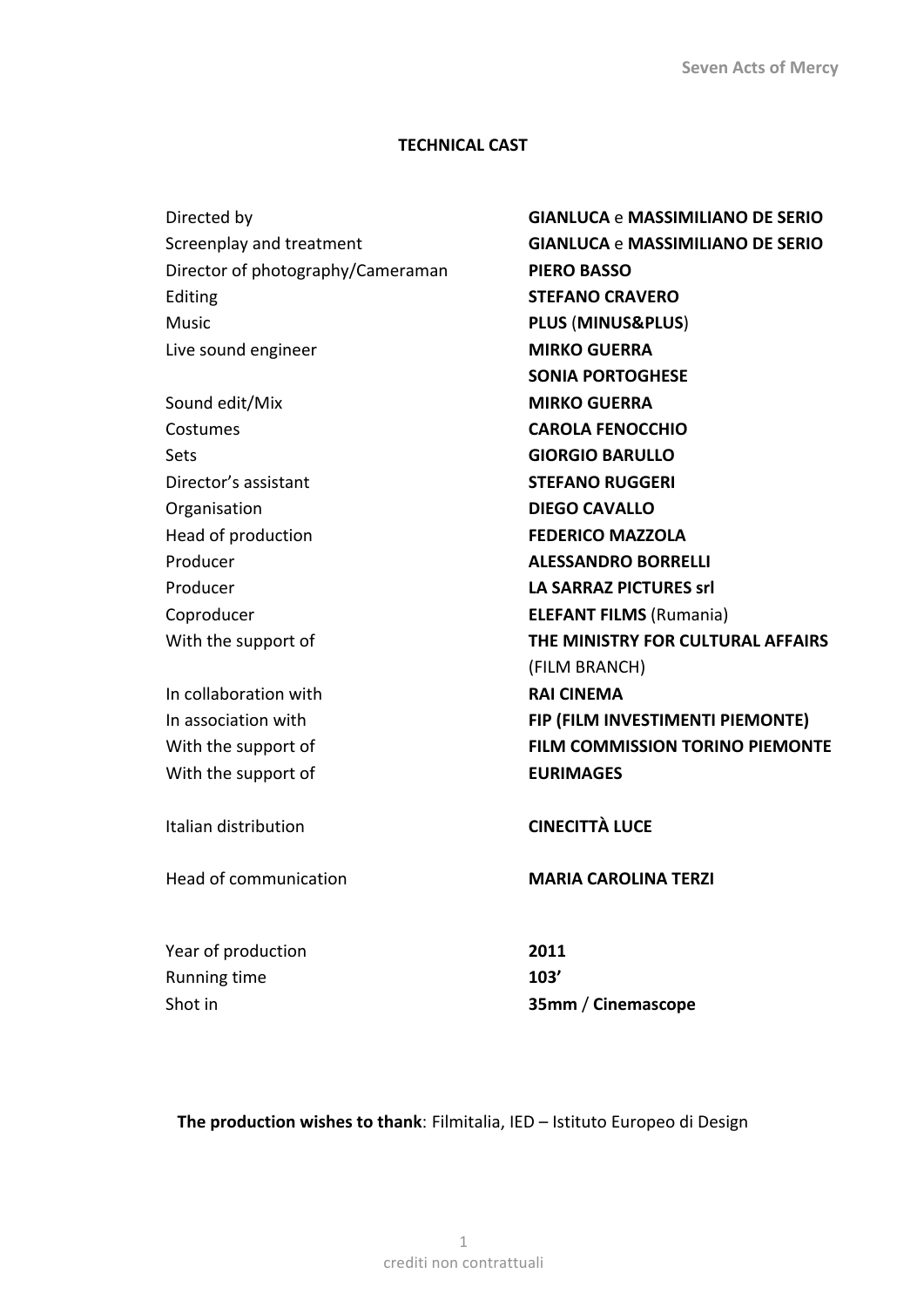## **CAST**

Antonio **ROBERTO HERLITZKA** Luminiţa **OLIMPIA MELINTE**

Max **IGNAZIO OLIVA** Angelo **STEFANO CASSETTI** Adrian **COSMIN CORNICIUC**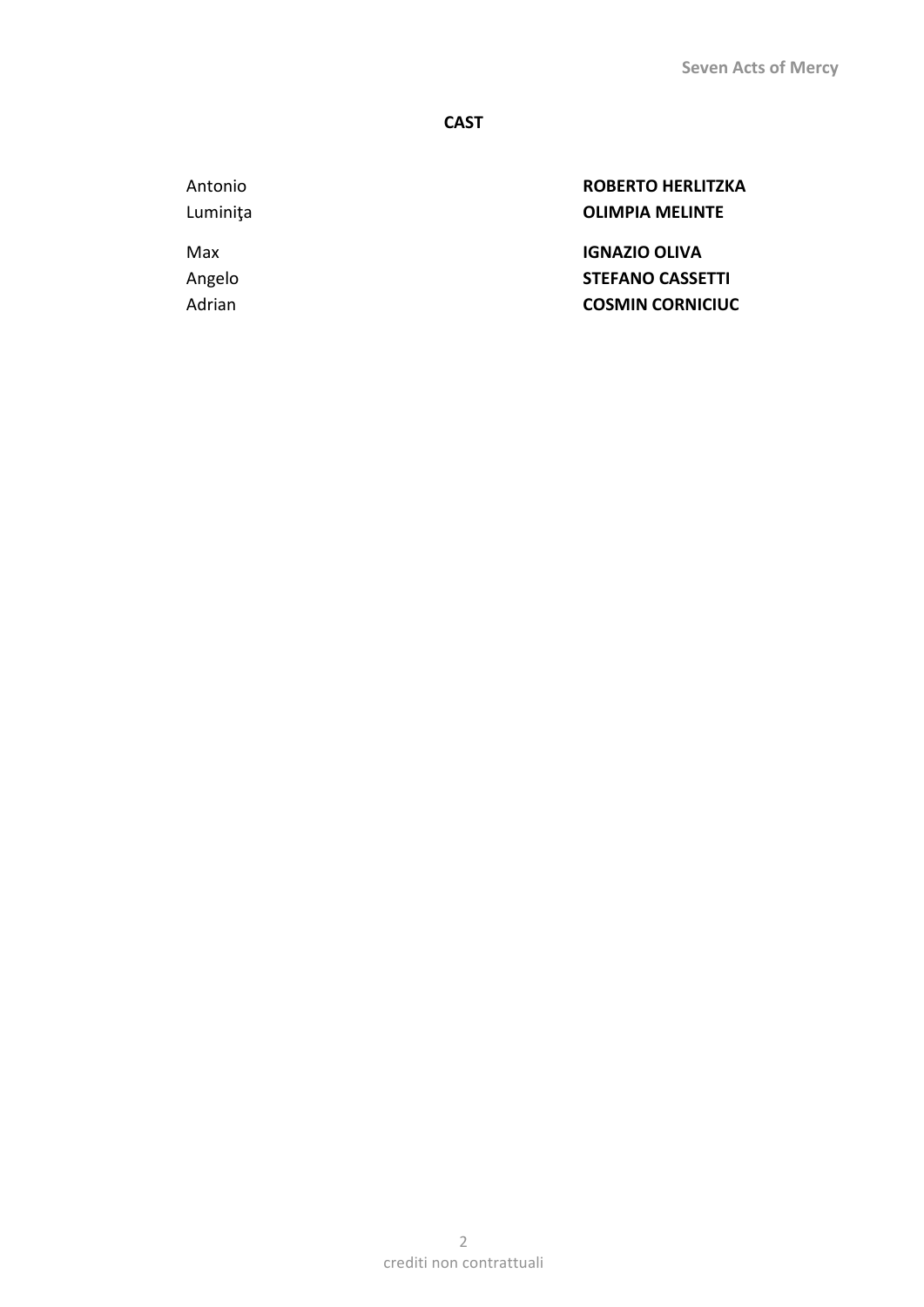## **SYNOPSIS**

Luminita, a young illegal immigrant living on the edge of a shanty town, has hatched a plan to get herself out of her predicament. To carry it through she bumps into Antonio, a sick and mysterious old man. The clash between the two of them is unavoidable and harsh, and leads to unforeseeable consequences…

## **THE SEVEN CORPORAL ACTS OF MERCY**

Feeding the hungry Giving drink to the thirsty Clothing the naked Sheltering the homeless Visiting the sick Visiting prisoners Burying the dead

«*Come, you who are blessed by my Father, and you will inherit the realm prepared for you since beginning of the world. Because I was starving and you fed me, I was thirsty and you quenched my thirst; I was a foreigner and you welcomed me into your home, I was naked and you clothed me, sick and you looked after me, I was imprisoned and you came to visit me. (…) In truth I say unto thee: every time you have done these things even for the meekest of my brothers, you have done so for me*» (from the Gospel of Matthew)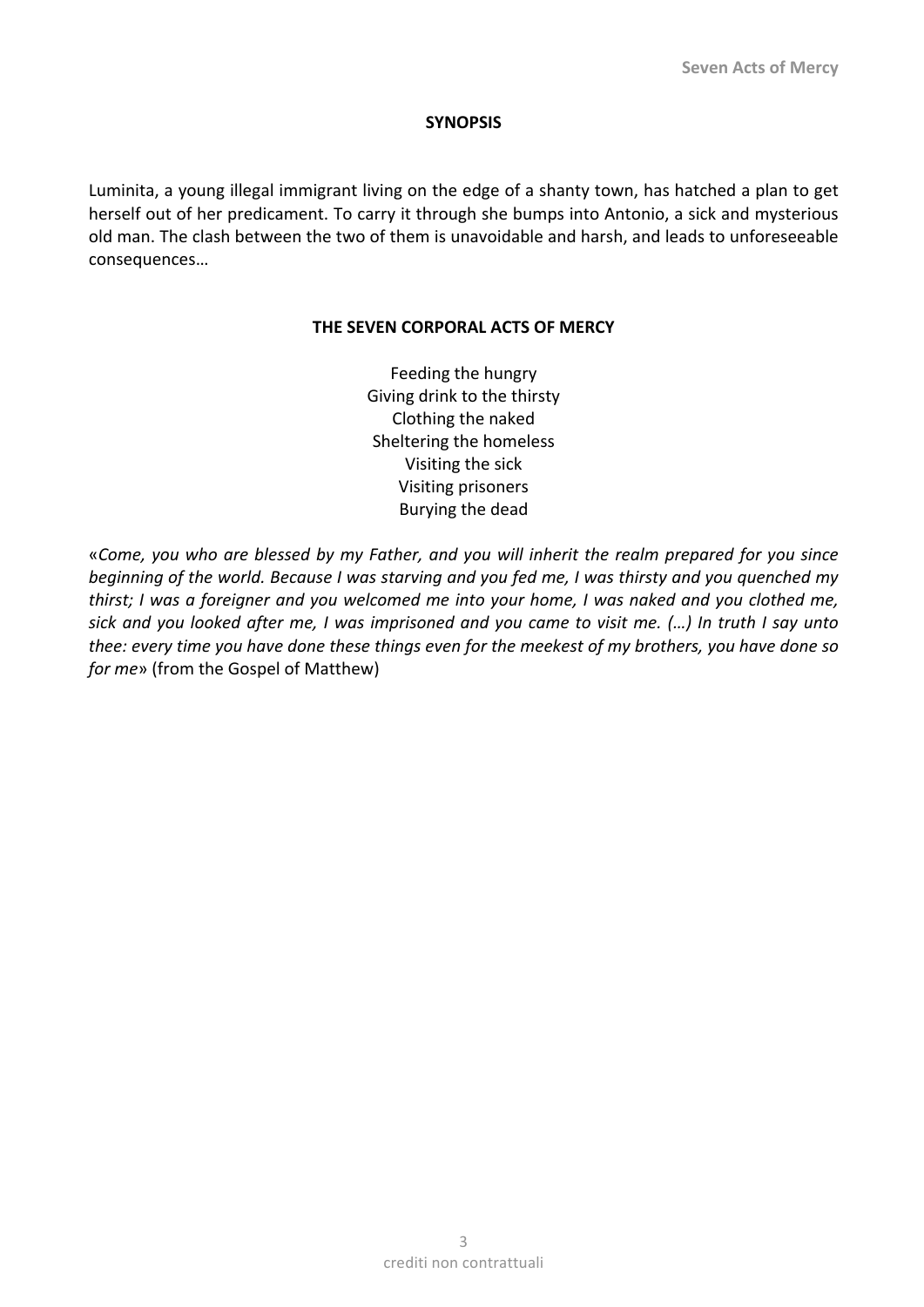## *SEVEN ACTS OF MERCY***, ITS SUCCESSFUL TOUR AROUND THE WORLD:**

## **AWARDS AND FESTIVALS**

*Sette opere di misericordia* (*Seven Acts of Mercy*), first film by brothers Gianluca and Massimiliano De Serio, has been invited in many festivals around the world and receiving critical acclaim and awards:

in competition at the **Festival Du Film Italien De Villerupt** (20th October– 13th November) it won the **Prix Amilcar du Jury** (first prize of the jury), the **Festival du Cinema Italien d'Annecy** (27th September – 4th October) awarded the grand prix (first prize, assigned by the jury chaired by Marco Risi) while at the **Festival del film di Locarno** (3rd – 13th August) won the **Premio Don Quijote** as well as the second prize of the **Giuria dei giovani** (Jury of the youngsters).

The film is being screened around the world in all the major international Film Festivals. Between October and November it was presented at the following film festivals:

- ‐ Warsaw Film Festival (Warsaw/Poland, October)
- ‐ Busan International Film Festival (Busan/Corea, October)
- ‐ Rio de Janeiro Intl Film Festival (Rio de Janeiro/Brazil, October)
- ‐ London Film Festival (London/England, October)
- ‐ Festival international du cinéma méditerranéen de Montpellier (Montpellier/France, October)
- ‐ Festival Du Film Italien De Villerupt (Villerupt/France, November)
- ‐ FilmFestival Cottbus (Cottbus/Germany, November)

Here below the next screenings of the film:

‐Festival du Cinéma Italien à Grenoble (Grenoble/France, November)

‐Festival del Cinema Italiano di Madrid (Madrid/Spain, November)

‐Torino Film Festival (Torino/Italy, November)

‐Festival du Film de Vendome (Vendome/France, December)

‐Festival International du Film de Marrakesh (Marrakesh/Morocco, December)

‐De Rome à Paris (Parigi/France, December)

‐Tertio Millennio Film Fest (Roma/Italy, December)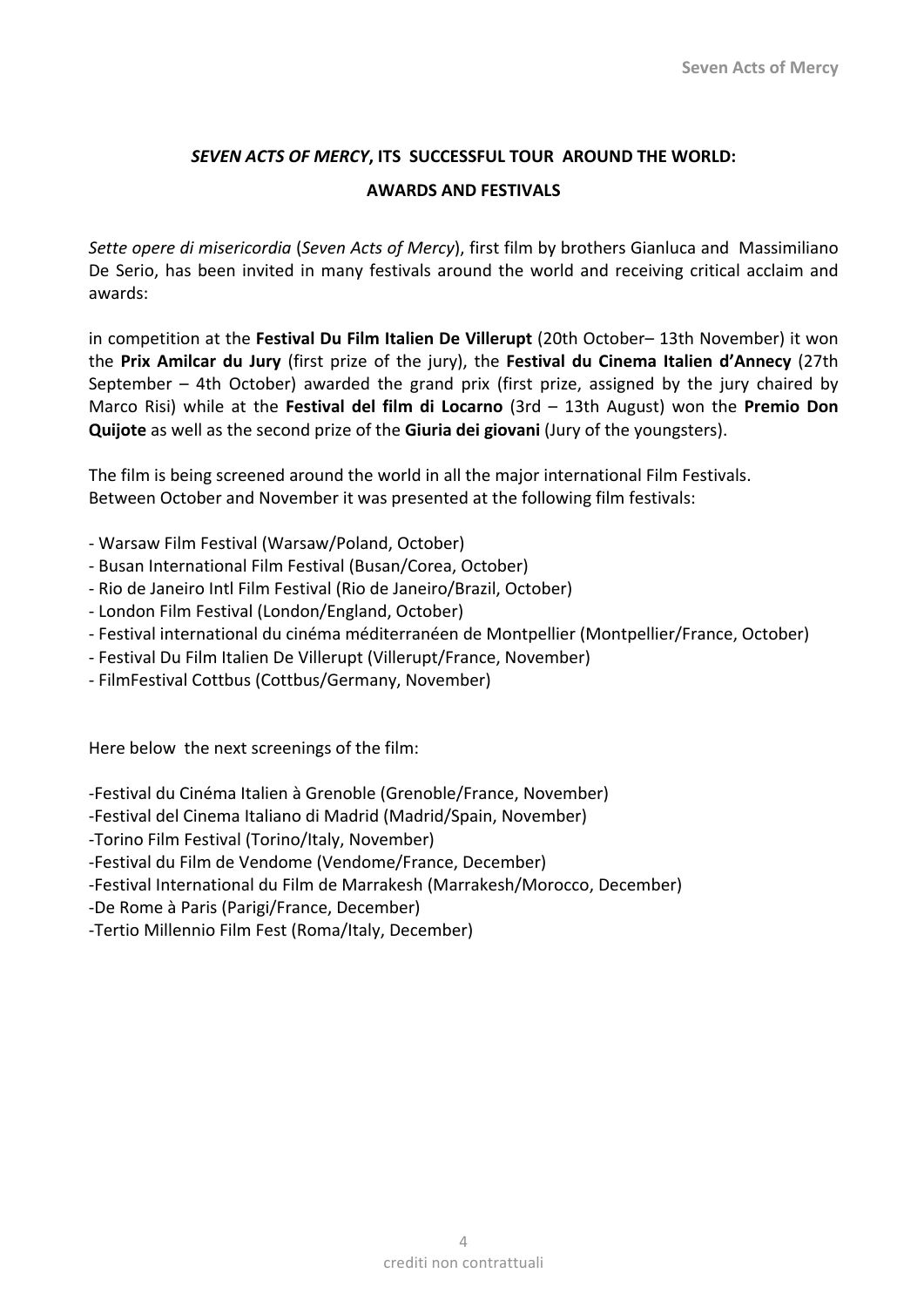#### **GIANLUCA AND MASSIMILIANO DE SERIO**

Gianluca and Massimiliano De Serio were born in Turin in 1978.

They have been working together since 1999 and over the years have directed short films, documentaries and created installations that have been invited to the most important national and International film festivals and a number of exhibitions. Their short films have been nominated for the Globi d'Oro and the David di Donatello (2005 and 2006) and won three Nastri d'Argento (2004, 2005, 2006).

**SETTE OPERE DI MISERICORDIA**, (SEVEN ACTS OF MERCY) 2011 Locarno Festival – International competition **BAKROMAN** (doc, 2010) Best documentary 28th Turin Film Festival **L'ESAME DI XHODI** (doc, 2007) Jury prize 25th Turin Film Festival Compétition intérnationale Visions du réel, Nyon **ZAKARIA** (cm, 2005) Nominated for the European Academy Awards Nastro d'Argento for best production Best film at Edimburgh Film Festival, Oberhausen, Vendome and Huesca, Turin Film Festival, Siena. **MIO FRATELLO YANG** (cm, 2004) Best short shot in film Torino Film Festival Best European short Stuttgart Nastro d'Argento for the best screenplay **MARIA JESUS** (cm, 2003) Shortlisted for the Oscar's as Best Short Film Nastro d'Argento for Best Short Film Best short shot in film at the Turin Film Festival Huesca International Film Festival – First Prize

Gianluca and Massimiliano De Serio also produce their own contemporary art and have shown in personal and collective exhibitions since 2005, of which the following is a short selection:

Special mention at MAXXI, Premio Italia Contemporary Art Prize, Rome (2010); No Fire Zone, Merz Foundation, Turin; Bakroman, Ar‐ge Kunst, Bolzano (2010); Italian Open, Annet Genlink Gallery, Amsterdam; Love, Guido Costa Projects, Turin; The Psychology of the Pawn, Participant Inc. New York (2009); Manifesta7, European Biennial of Contemporary Art, Trento (2008), T1 Turin Triennale (2005).

Among the personal retrospectives dedicated to their work we like to include:

Museo del Cinema, Turin (2010); Arcipelago Film Festival, Rome (2009); Museo de Arte Moderno La Tertullia, Cali, Columbia (2008); Contemporary Art Center of Tel Aviv, Israele (2008); Vendome Film Festival, Francia (2007); Institut National d'Histoire de l'Art, Parigi (2006).

#### **AN INTERVIEW WITH GIANLUCA AND MASSIMILIANO DE SERIO**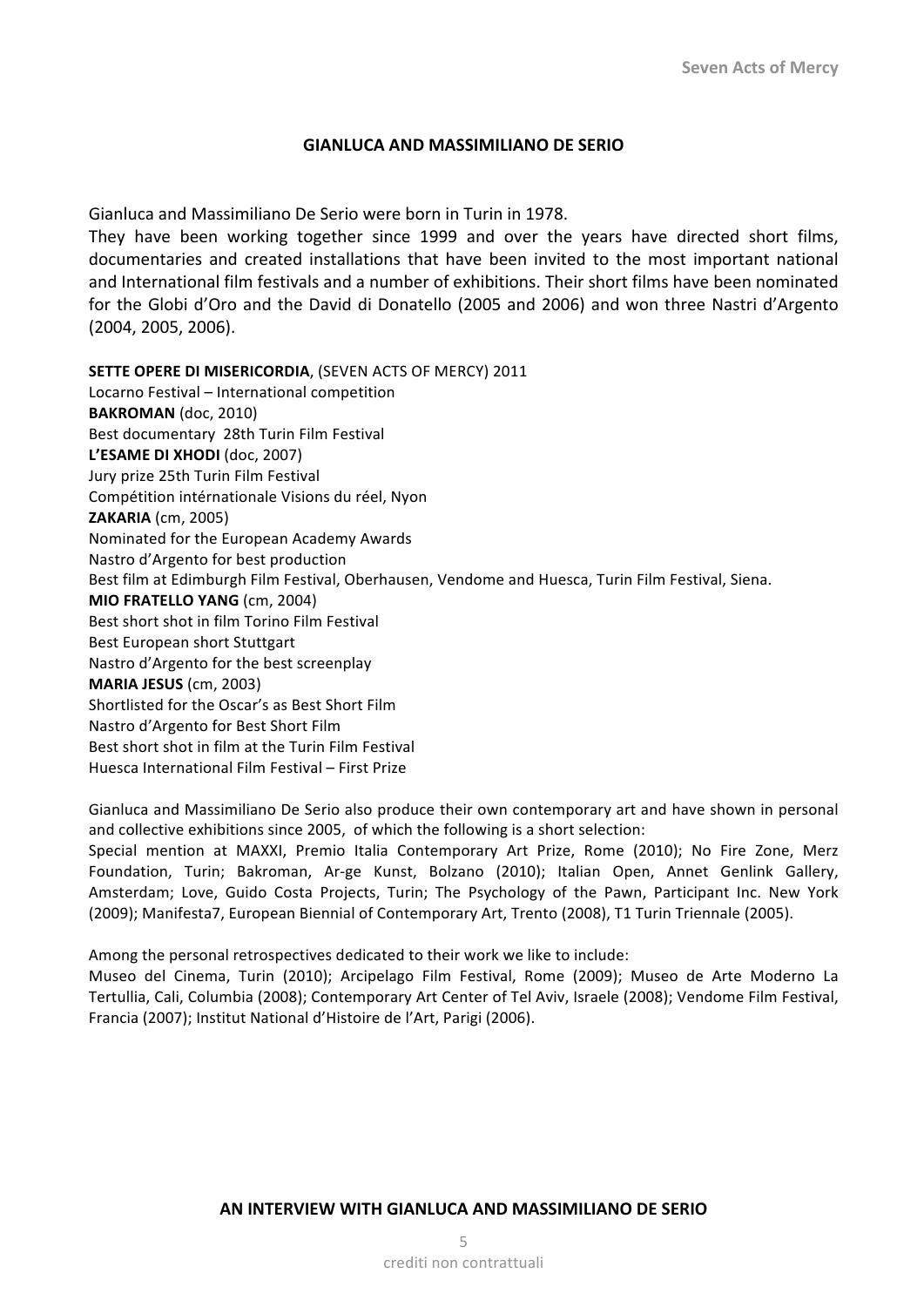## **Who are the film's main characters?**

The film revolves around very complex characters, who are in no way labeled as being either good and bad. Antonio and Luminiţa bring to light the anguish of a section of society that is very real, and unavoidably colours everyoneelses lives. They represent different yet contiguous social strata, two different historical periods (the Italy of internal immigration of the Fifties and the current one, that have seen the growth of new forms of slavery and poverty), engaged in events which lead them to join sides almost despite themselves.

Antonio and Luminiţa's battle for survival erupts in a mutual attempt to overcome each other, a situation that deeply affects their two souls, until it finally opens up what for them is a totally unexpected opportunit: the chance of actual human contact, the discovery of a mutual feeling of compassion.

## **What does the film's title refer to? What is the film's thematic context?**

The title of the film refers to the seven corporal acts of mercy that a Christian, according to the Catholic Church, must embark upon during his or her life. The entire film is dotted with signs that make direct reference to the seven acts involved. These, rather than acting as actual chapters, underline each time the bond that links the actions of the main characters and the theme of *mercy.* 

The inscriptions are posted often in what could be described as a dramatically ironic context. This irony gradually fades as the film draws to its close. In the second part of the film the narrative tension connected to the plot is compounded by the "existential tension": the price to be paid for survival is high, but the process of attaining survival can lead to the discovery of pure feeling.

*Seven acts of mercy*  is therefore a film that plays on many different levels, and the moral development of the main female character is locked into a clockwork mechanism that seems bent on crushing her: but just as the stranglehold that is squeezing the life out her appears to give her no way out, the constriction seems to increase Luminita's determination to continue down the path that leads to her redemption.

By focusing the genre mechanisms inward on the human soul, the film attempts to undertake an honest, painstaking and up-to-date investigation of society, shifting standard paradigms while avoiding common place notions and stereotypes.

## *Can humanity and compassion exist in an abject society? What moral strength can be concealed in the physical contact between two human beings?*

*Pietas,* in its deeper meaning, is taking care of others, of the *other's body*, the ailing, sick, dying body. The body in need of and fiercely desiring human contact. And it is the hunger, the all‐ consuming need for human contact that the lives of the characters would seem to manifest. A contact that takes place thanks to a chance encounter which is both desperate and violent. In other words very human.

## **How would you describe the development process you have undergone that has led to you shooting your first full feature fiction film?**

*Seven acts of mercy* is the final step in our research into the themes we have investigated through our short films, our documentaries and our artistic activities that have involved installations, exhibitions and art works. At the heart of our previous films there always seemed to be the issue of *identity* and the problems it faces in our contemporary society. Our characters provide prototypical representations of the loss (and subsequent search) for this identity.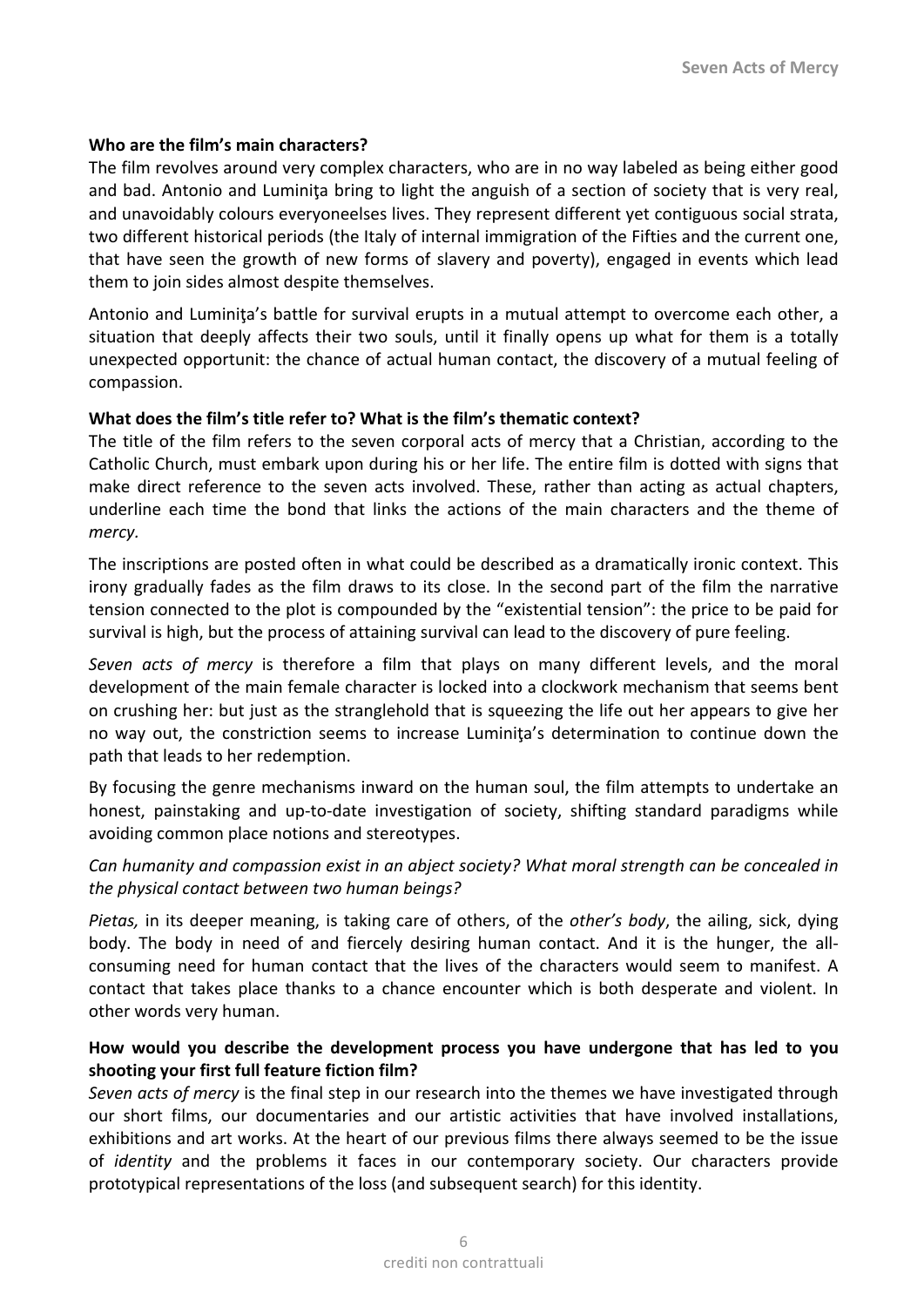In *My brother Yang*, a seventeen year old Chinese girl reaches Italy illegally and takes on the documents and the place in society of another Chinese girl who has disappeared; in *Zakaria*¸ an adolescent of Arab origin, yet born in Italy, learns his religion and his language; in *Ensi and Shade*, *Raige and Shade* and *Rew and Shade*, an eighteen year old rapper fights three freestyle battles against all rules, providing a portrait of himself which is an intimate confession, cry and protest, but also a portrait of his own generation. In the documentary *L'esame di Xhodi (*Xhodi's Exam), we provide an account of the lives, hopes and aspirations of the young students attending Art School in Tirana, Albania, and undergoing exams. Their every day existence is inextricably linked to the History of a country that at the time was undergoing sweeping changes. *Bakroman*  is instead a collective portrait of an unknown community, the street children of Ouagadougou, in Burkina Faso who have organized themselves into a kind of "union" in order to defend themselves and help each other out in their street existence.

Luminita is the symbol of a suburban district that has always been very much at the core of our works. In our films it acted as a background, now as the very subject itself of a our first full feature film: the outskirts of the soul as well as that of the city, which becomes an anthropological border town. A place with no identity yet teeming with many *shifting identities* of which we have always tried to provide an account and which now more than ever before feel the need to represent.

## **What is your relationship to the places you portray?**

We were born and grew up on the outskirts of Turin and we still live there. This is where we have listened to the stories and met the people that have inspired our film, and to which we have exclusive access, from a very privileged and insider perspective.

In *Seven acts of mercy* we leave it up to the bodies and the lives of the main characters to embody the urban landscape, almost as if they were mirrors in which everything is reflected. Antonio and Luminita haunt these places like ghost, yet they provide the most faithful and pure representation of them.

The Stura river and the shanty town are just a few yards away from where we live. *Hidden in the*  undergrowth there are shacks where dozens of families live. In the morning, a row of men and women seem to climb out of the river and walk along the road in random order.

We know these places well. We have seen buildings like the one Antonio, our main character, lives in, being built. We have seen the birth of the vast, glittering and disproportionate complex of the shopping centre, a location we have used for some of the film's sequences: for years now, this shopping centre is the only place where a vast majority of the adolescents of this area hang out in the afternoon. The hospital is the Giovanni Bosco, the neighbourhood hospital: a large city complex. The waiting rooms and department corridors are often populated by girls like Luminiţa, on the look out for anything worth stealing.

## **What style have you used for** *Seven acts of mercy***?**

The film's style is very severe and stark. It's a film full of full frontal and symmetrical shots which care clearly reminiscent of the iconography of art history and the history of the portrait. At the same time the sound track is essential: the very sparse dialogues in the film are steeped in the sounds of the city and these sounds become a form of concrete music.

Through the composition of the cinemascope format and the use of natural light we have tried to merge the physical material with the path towards spiritual awakening, in an attempt to reach the human spirituality, the relative and transcendental mercy that the two characters attain. The human body, the centre and instigator of all narrative action gradually becomes light and sound: pure feeling.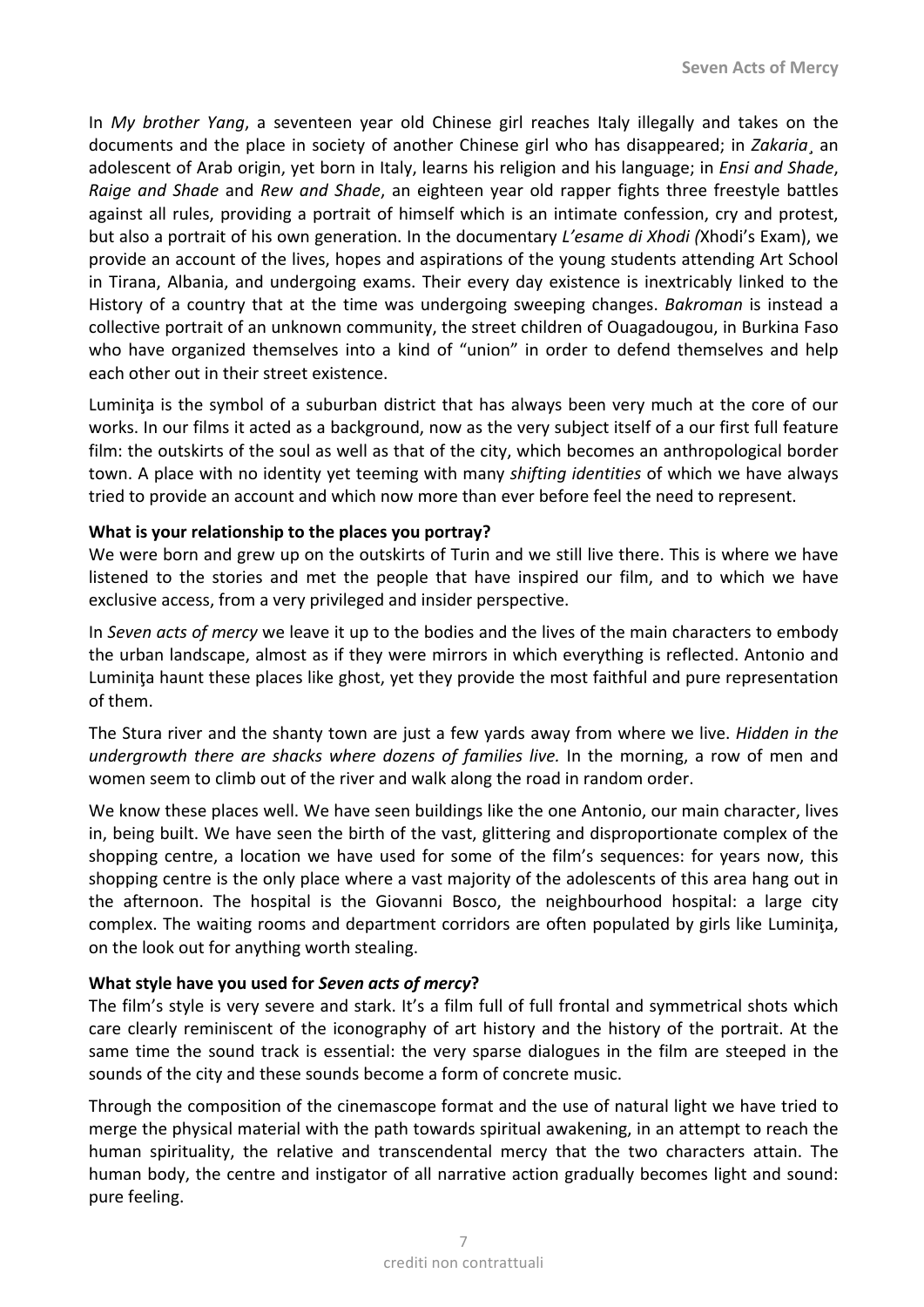## **ROBERTO HERLITZKA**

#### **Cinema**

2011 – IL ROSSO E IL BLU (in production) Giuseppe Piccioni 2011 – L'ULTIMO TERRESTRE Gianni Pacinotti 2011 – SETTE OPERE DI MISERICORDIA Gianluca e Massimiliano De Serio 2010 – EVELINA S'E' DESTA (cm) Lucia Poli 2010 – COSE NATURALI (cm) Germano Maccioni 2010 – LA SCOMPARSA DI PATÒ NE ESSE EN ENSENCIA EN ROCCO MOrtelliti 2009 – CHRISTINE CRISTINA Stefania Sandrelli 2009 – RIEN VA Ruggero Cappuccio 2008 – LE OMBRE ROSSE Citto Maselli 2007 – CISO Dario e Marcello Baldi 2007 – I DEMONI DI SAN PIETROBURGO Giuliano Montaldo 2006 – ARIA Valerio D'Annunzio 2005 – VIAGGIO SEGRETO Roberto Andò 2003 – BUONGIORNO NOTTE Marco Bellocchio 2003 – È PIÙ FACILE PER UN CAMMELLO Valeria Bruni Tedeschi 2002 – LE INTERMITTENZE DEL CUORE Fabio Carpi 2002 – ALLA FINE DELLA NOTTE SALVATORI SALVATORE SALVATORE SALVATORE SALVATORE SALVATORE SALVATORE SALVATORE S 2002 – IL RITORNO Claudio Bondì 2001 – L'ULTIMA LEZIONE Fabio Rosi 2001 – QUARTETTO Salvatore Piscicelli 2000 – IL MNEMONISTA Paolo Rosa 1999 – IL CORPO DELL'ANIMA Salvatore Piscicelli 1998 – MILLE BORNES Alain Beigel 1997 – MARIANNA UCRIA Roberto Faenza 1997 – LES DEMONS DE JESUS Bernard Bonvoisin 1994 – IL SOGNO DELLA FARFALLA Marco Bellocchio 1991 – MARCELLINO PANE E VINO Luigi Comencini 1990 – IN NOME DEL POPOLO SOVRANO Luigi Magni 1990 – TRACCE DI VITA AMOROSA Peter Del Monte 1988 – LA MASCHERA Fiorella Infascelli 1988 – SECONDO PONZIO PILATO Luigi Magni 1987 – OCI CIORNIE Nikita Michalkov 1987 – GLI OCCHIALI D'ORO Giuliano Montaldo 1986 – NOTTE D'ESTATE CON PROFILO GRECO Lina Wertmuller 1983 – SCHERZO DEL DESTINO IN AGGUATO DIETRO L'ANGOLO… Lina Wertmuller 1980 – GROTTESCO Rubino Rubini 1975 – PASQUALINO SETTE BELLEZZE Lina Wertmuller 1973 – LA VILLEGGIATURA Marco Leto 1973 – FILM D'AMORE E D'ANARCHIA Lina Wertmuller 1971 – L'INVENZIONE DI MOREL Emidio Greco

#### **Television**

2010 – IL SEGRETO DELL'ACQUA RENATORIA E ANNO 1999 DE MARIA 2009 – NEBBIE E DELITTI 3 Gianpaolo Tescari 2008 – MANNAGGIA ALLA MISERIA Lina Wertmuller 2007 – BORIS Luca Vendruscolo 2006 – GRAFFIO DI TIGRE Alfredo Peyretti 1998 – UNA SOLA DEBOLE VOCE and the state of the state of the Alberto Sironi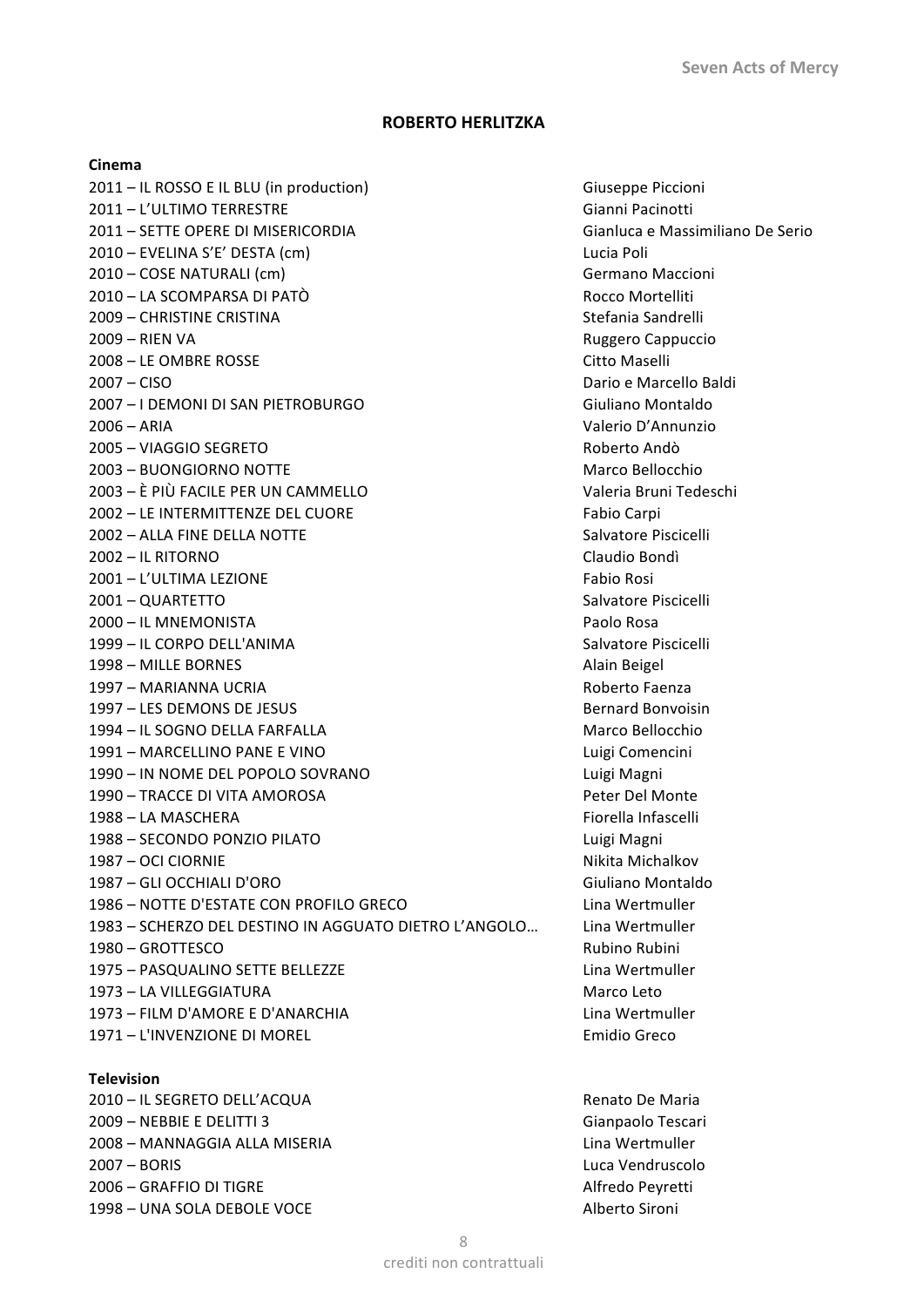1997 – AVVOCATI Giorgio Ferrara 1994 – LA PIOVRA 7 Luigi Perelli 1991 – IL CIELO NON CADE MAI Giovanni Ricci 1991 – LIBERATE MIO FIGLIO Roberto Malenotti 1988 – IL RICATTO Tonino Valerii 1985 – IL GIOCATORE INVISIBILE Sergio Genni 1984 – AVVANVERA Enzo Muzii 1984 – GIROTONDO Enzo Muzii 1982 – CASA DI BAMBOLA Leonardo Cortese 1981 – COCKTAIL PARTY Enzo Muzii 1971 – UN CERTO HARRY BRENT Leonardo Cortese 1970 – IL CORVO Leonardo Cortese 1966 – IL MISTERO Orazio Costa 1966 – IL POVERELLO Orazio Costa 1966 – L'ASSASSINIO NELLA CATTEDRALE Orazio Costa IL FILANTROPO Sergio Genni DIFFICOLTÀ DI CONCENTRAZIONE Sergio Genni

#### **Theatre**

2010 – ELISABETH II T. Pedroni 2008 – EDIPUS AT COLONUS R. Cappuccio 2007 – GEORG TRAKL B. Menegatti 2004 – KING LEAR A. Calenda 2003 – IL GIOCO DELLE PARTI M. Dall'Aglio 2003 – LA MOSTRA A. Calenda 2002 – DANZA MACABRA A. Pugliese 2002 – LIGHEA R. Cappuccio 2001 – GELO T. Pedroni 2001 – ANFITRIONE S. Kheradmand 2001 – AGAMENNONE **A. Calenda** A. Calenda 2001 – EXAMLETO R. Herlitzka 2001 – EDIPUS REX M. M. Giorgietti 2000 – EDIPUS AT COLONUS A. Calenda 2000 – SENILITÀ F. Macedonio 1999 – THE MERCHANT OF VENICE S. Braunschweig 1999 – ELEGIA PER UNA SIGNORA E. Muzii 1996 – UNCLE VANJA P. Stein 1996 – UNCLE VANJA G. Lavia 1995 – FRANCESCA DA RIMINI O. Costa 1995 – OTHELLO G. Lavia 1995 – VETRI ROTTI M. Missiroli 1994 – PROMETEO **A. Calenda** 1993 – DIALOGHI MANCATI NARAH T. Pedroni 1992 – NELL'INTIMA DIMORA W. Pagliaro 1992 – L. CENCI G. Manfridi 1990 – L'UOMO, LA BESTIA, LA VIRTÙ M. Parodi 1989 – LA VIDA ES SUENO O. Costa 1988 – GUARDAMI NEGLI OCCHI G. Proietti 1985 – A COMMEDY OF WORDS L. Salveti 1985 – REGINA MADRE M. Santanelli 1985 – LA LOCANDIERA G. Nanni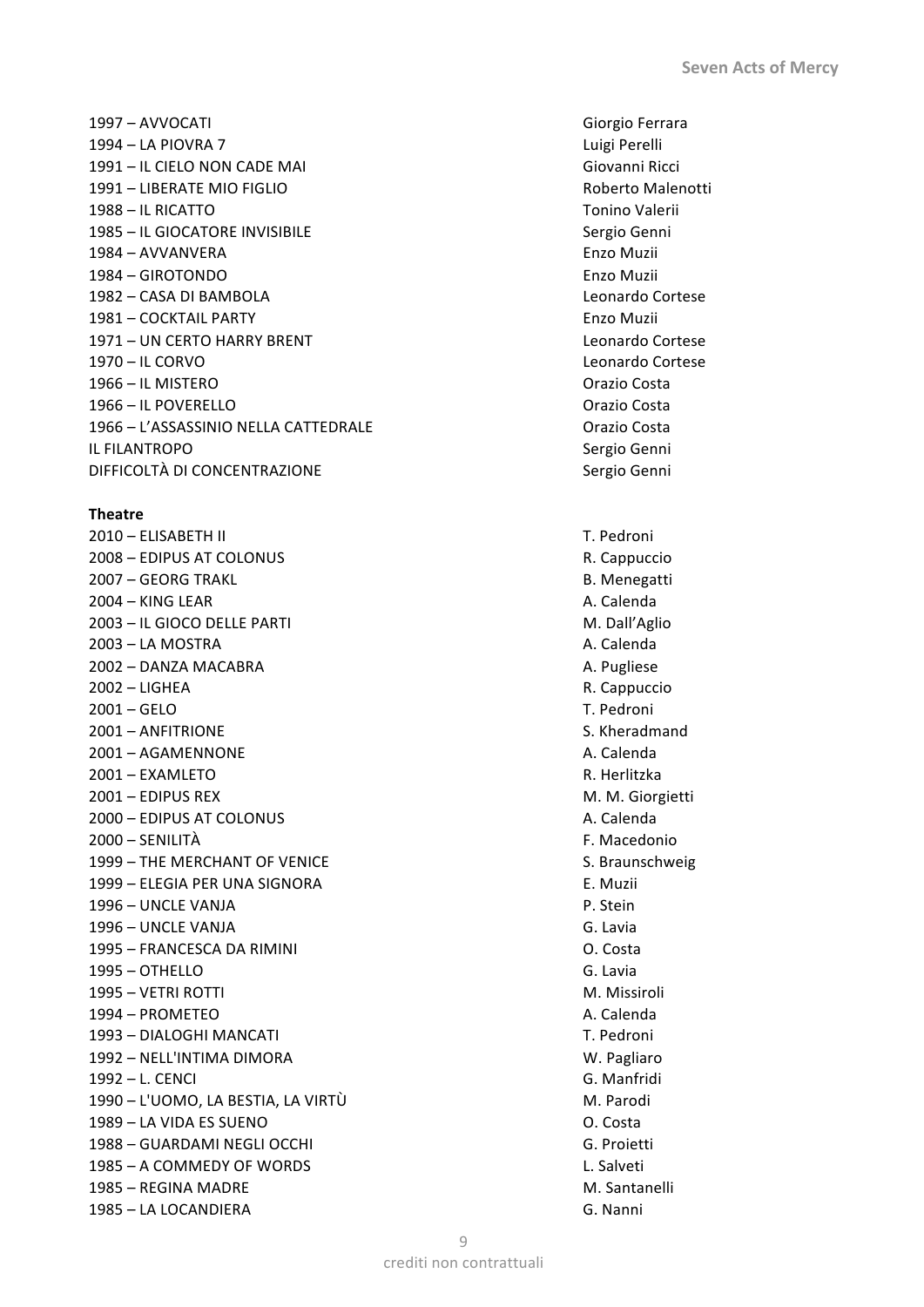1982 – MIDSUMMER NIGHT'S DREAM A. Calenda 1981 – VITA NUOVA O. Costa 1979 – IL VENTAGLIO L. Squarzina 1978 – MEASURE FOR MEASURE L. Squarzina 1977 – A PIACER VOSTRO **ALC 1977** – A PIACER VOSTRO 1976 – NATHAN IL SAGGIO M. Missiroli 1974 – THREE SISTERS O. Costa 1971 – TWELTH NIGHT O. Costa 1971 – IL BALCONE A. Calenda 1968 – LE MUTANDE L. Ronconi 1968 – IL CANDELAIO L. Ronconi 1967 – MARAT SADE R. Macello ANATRA SELVATICA 
and the costa in the costa in the costa in the costa in the costa in the costa in the costa in the costa in the costa in the costa in the costa in the costa in the costa in the costa in the costa in the c THE DIVINE COMMEDY **COMMENT COMMENT COMMENT COMMENT COMMENT COMMENT COMMENT COMMENT COMMENT COMMENT COMMENT COMMENT COMMENT COMMENT COMMENT COMMENT COMMENT COMMENT COMMENT COMMENT COMMENT COMMENT COMMENT COMMENT COMMENT CO** DOCTOR FAUST **F. Ambrosini** LA GRAZIA UMANA M. Lucchesi THE MISANTHROPE W. Pagliaro SEMPLICEMENTE COMPLICATO **T. Pedroni**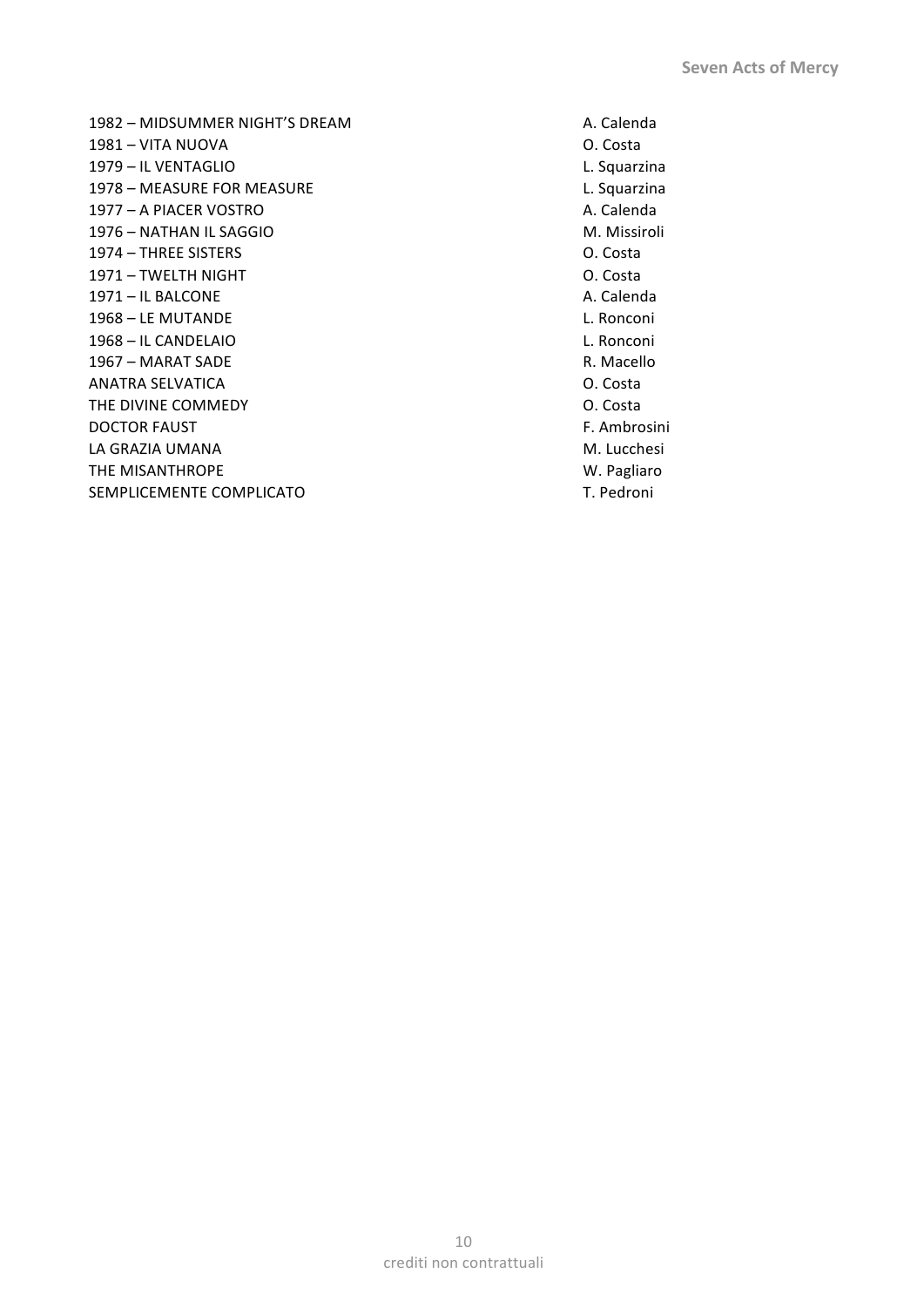#### **OLIMPIA MELINTE**

#### **Cinema**

2011 – SETTE OPERE DI MISERICORDIA Gianluca and Massimiliano De Serio 2010 – DRAFT 7 Luiza Parvu 2009 – FLOATING THINGS Mircea Daneliuc 2008 – …ESCU Mihaela Ilea 2008 – PISI, PISSI, PAM, PAM Andrei Sota

#### **Television**

2009 – VIDEOTERAPIA

## **Theatre**

2011 – A STREET SHOW G. Dumitru and D. Huluba 2010 – SNOAVE CU MASTI **I. Lucian** 2009 – THE JUDGMENT OF CAROL COMENT OF CAROL COMENT OF CAROL COMENTER SUBSERVIATION OF CAROL COMENCIAL COMENCI 2008 – AGNES OF GOD I. Popescu Boieru 2007 – WITH A LITTLE HELP FROM MY FRIENDS R. Apostol 2007 – NORWAY TODAY M. Arsenescu 2007 – THE WHITE MOOR REMIX **D. E. Coseru** 2007 – THE POETRY KIOSK 2006 – LETTERS AT THE FOOT OF A TREE B. Ulmu 2006 – LOVE D. and E. Coseru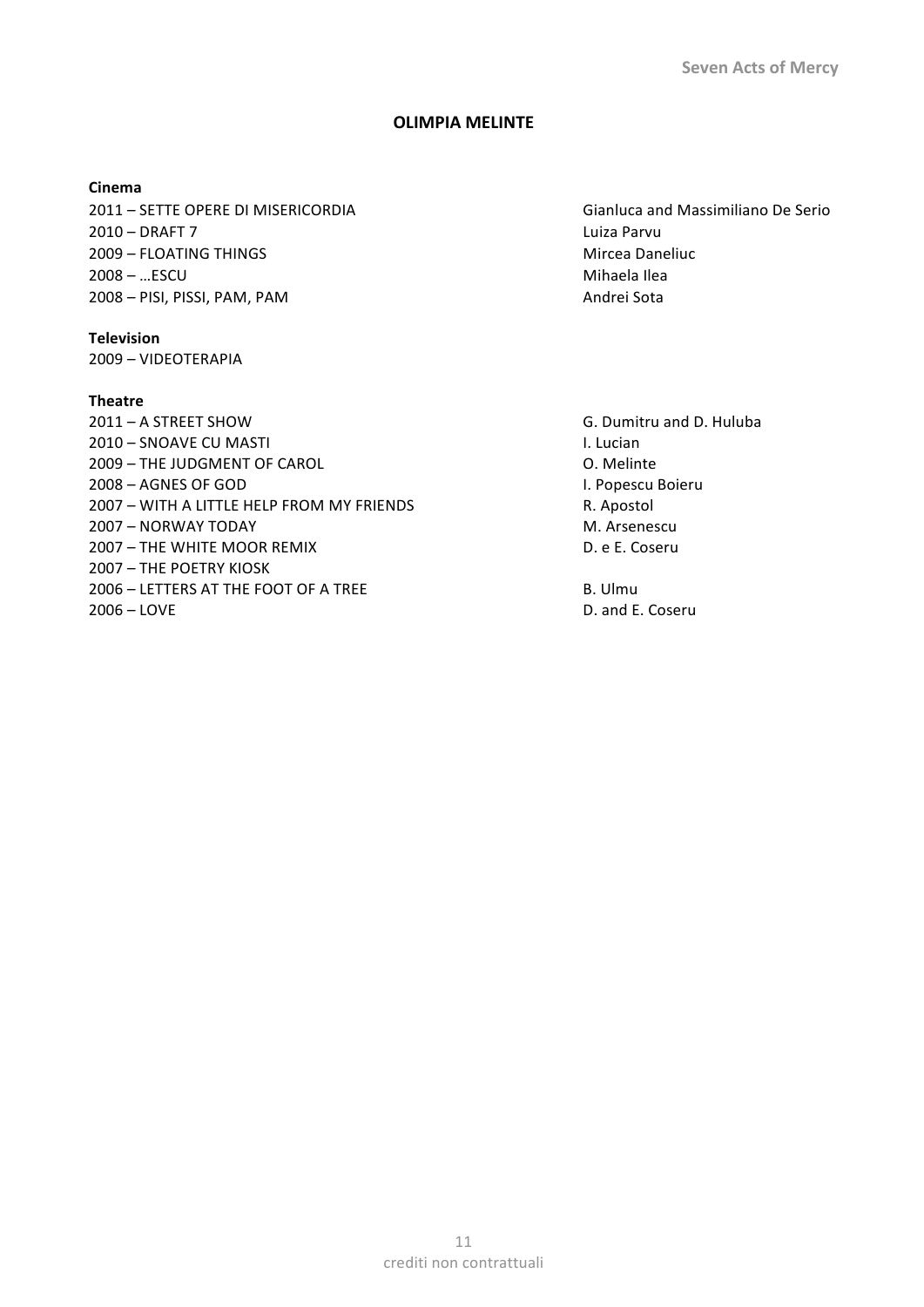#### **IGNAZIO OLIVA**

#### **Cinema**

2011 – DIAZ (in production) and the control of the Daniele Vicari 2011 – LA MONTAGNA Vicente Ferraz 2011 – SETTE OPERE DI MISERICORDIA Gianluca and Massimiliano De Serio 2009 – SCUSA MA TI VOGLIO SPOSARE Federico Moccia 2008 – VILLA AMELIA Benoît Jacquot 2007 – LA CANARINA ASSASSINATA DAN DANIELE CASCElla 2007 – SCUSA MA TI CHIAMO AMORE Federico Moccia 2007 – SE CHIUDI GLI OCCHI Lisa Romano 2006 – ANITA Aurelio Grimaldi 2005 – THE MOON AND THE STARS John Irvin 2004 – ONDE Francesco Fei 2003 – TU DEVI ESSERE IL LUPO VITTORIO VITTORIO VITTORIO VITTORIO VITTORIO VITTORIO VITTORIO VITTORIO VITTORI 2002 – AMORFÙ Emanuela Piovano 2002 – PASSATO PROSSIMO Maria Sole Tognazzi 2000 – IL TRIONFO DELL'AMORE Claire People 2000 – HERMANO Giovanni Robbiano 1999 – NORA **Pat Murphy** 1999 – L'ULTIMA LEZIONE Fabio Rosi 1998 – IL TEMPO DELL'AMORE Giacomo Campiotti 1997 – L'OSPITE Alessandro Colizzi 1995 – IO BALLO DA SOLA Bernardo Bertolucci 1993 – COME DUE COCCODRILLI Giacomo Campiotti

#### **Television**

2010 – REX Marco Serafini, Andrea Costantini 2009 – APNEA Andrea Traina 2009 – TUTTI PAZZI PER AMORE 2 Riccardo Milani 2009 – IL SORTEGGIO Giacomo Campiotti 2008 – HOSPITAL CHIRURGIA D'URGENZA Alessandro Piva 2007 – CHIARA E FRANCESCO Fabrizio Costa 2005 – LA BUONA BATTAGLIA ‐ DON PIETRO PAPPAGALLO Gianfranco Albano 1997 – AVVOCATI Giorgio Ferrara 1982 – I VELIERI Gianni Amelio

#### **Theatre**

2003 – GLI ESONERATI 2001 – DIARI DI ANDY WARHOL 2000 – SACCO E VANZETTI B. Bracco 1998 – SUMMERTIME **A. Vannucci** A. Vannucci 1997 – NOZZE DI SANGUE H. Welstake 1997 – THE IMAGINARY INVALID P. Tomlinson 1996 – THE CHERRY ORCHARD T. Scanner 1996 – KING JOHN M. Hilke 1995 – COSÌ VA IL MONDO T. Scanner 1994 – THE LITTLE PRINCE E. MUSSO 1993 – LA PICCOLA CITTÀ NA BILANTIA ESPECIALE EN LOREZ EN LA BILA DE LA BILANTIA EN LOREZ 1992 – A STREETCAR NAMED DESIRE MESSING MESSING MESSING METALLICIAL STREET AND MESSING METALL AND MESSING METALLO 1991 – MIDSUMMER NIGHT'S DREAM A. del Bianco

- 
-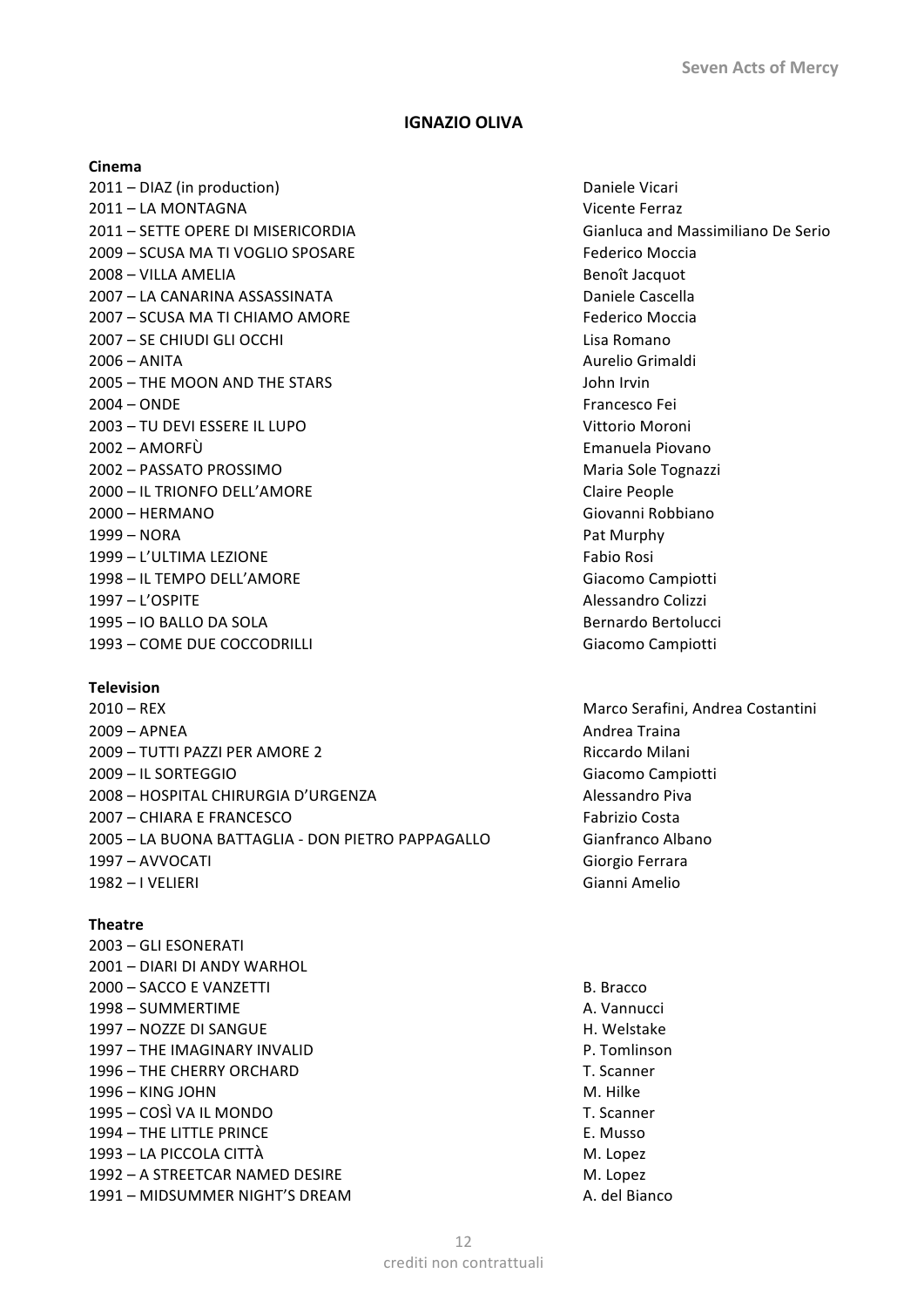## **STEFANO CASSETTI**

#### **Cinema**

2011 – LE PARADIS DES BETES Estelle Larrivaz 2011 – SETTE OPERE DI MISERICORDIA Gianluca and Massimiliano De Serio 2009 – UN POISON VIOLENT THE RESERVE CONSUMING THE RESERVE CONSUMING THE RESERVE CONSUMING THE RESERVE CONSUMING THE RESERVE CONSUMING THE RESERVE CONSUMING THE RESERVE CONSUMING THE RESERVE CONSUMING THE RESERVE CONSUMING 2009 – NOI CREDEVAMO Mario Martone 2008 – IL RESTO DELLA NOTTE **Francesco Munzi** Francesco Munzi 2008 – LA JOCONDE A DISPARU François Lunel 2008 – PAR SUITE D'UN ARRET DE TRAVAIL DU PERSONNEL Frédéric Andréi 2007 – COWBOY ANGELS Kim Massee 2006 – POLTERGAY Eric Lavaine 2004 – NEMMENO IL DESTINO **Daniele Gaglianone** 2003 – IL GIORNO DEL FALCO Rodolfo Bisatti 2003 – SULLA MIA PELLE Valerio Jalongo 2003 – ADRENALINA BLU – LA VERA STORIA DI MICHEL VAILLANT Louis‐Pascal Couvelaire 2001 – ROBERTO SUCCO Cedric Kahn

2008 – RIEN DANS LES POCHES MARION VERSION AND MARION VERSION VERSION VERSION VERSION VERSION VERSION VERSION VERSION VERSION VERSION VERSION VERSION VERSION VERSION VERSION VERSION VERSION VERSION VERSION VERSION VERSION

**Television**

2008 – L'ARCHE DE BABEL Philippe Carrèse 2007 – LA COMMUNE Philippe Triboit 2006 – BEAU MASQUE Peter Kassovitz 2005 – LIBERATA Philippe Carrèse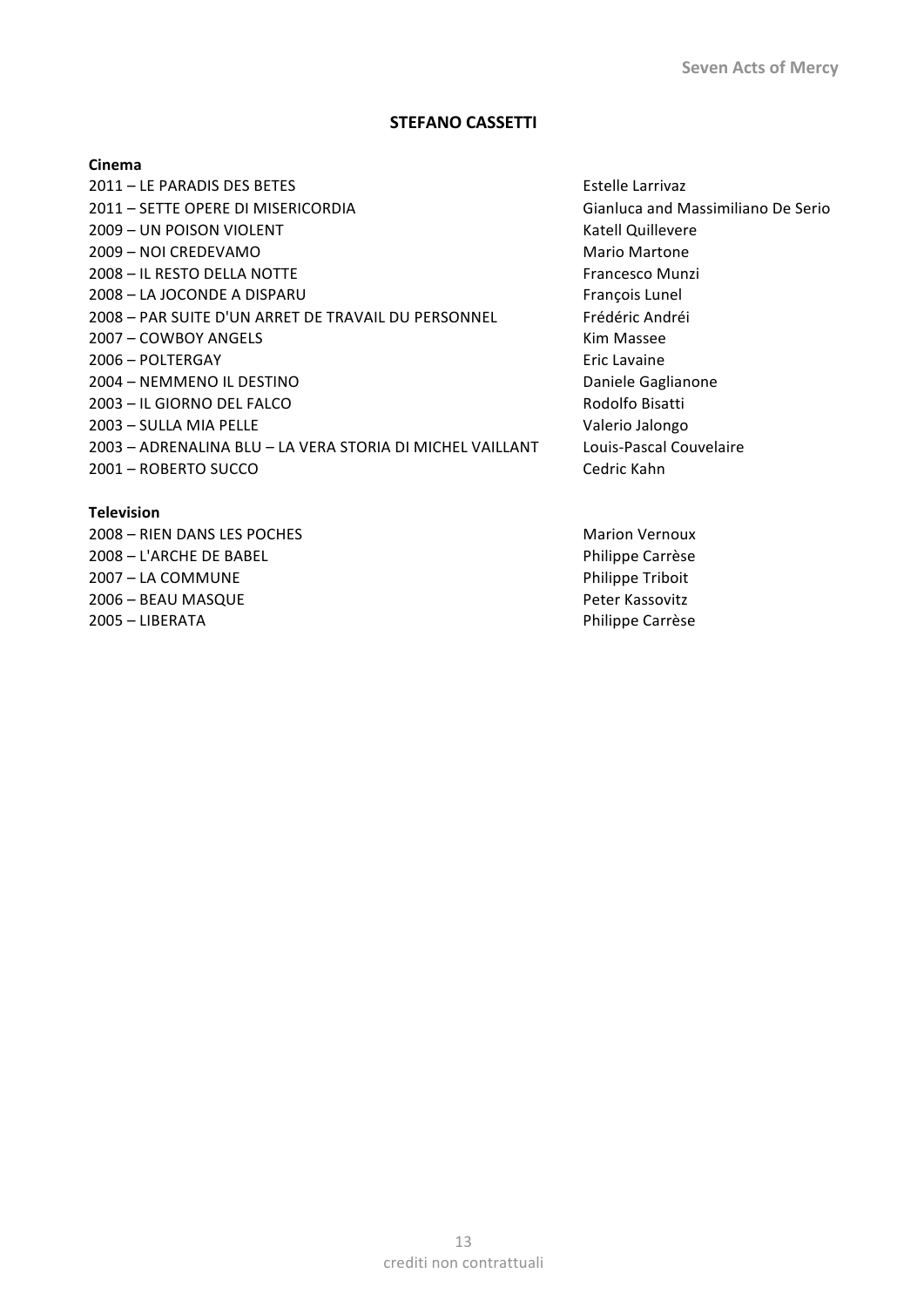## **LA SARRAZ PICTURES**

The La Sarraz Pictures srl is a production company with main offices and legal headquarters in Turin (and subsidiary offices in Rome) set up in 2004 by *Alessandro Borrelli***.** 

Its production mission involves the search and development of authors who are capable of telling stories with an original narrative approach and directorial style. The company has two production departments: *"doc@lasarraz"* produces creative documentaries and *"Discovering talents"* is intent on producing feature films with first time directors for the cinema.

La Sarraz Pictures can boast a very comprehensive network of International relations with producers and distributors. Since 2010 with the project *"Distribuzione cinema DOC"* the company is also actively engaged in the distribution in film houses of "*real cinema".*  La Sarraz Pictures is among the first Italian companies to be working in the production of cross/transmedia works: it's first project *Giallo a Milano*  was created in collaboration with the web portal of the daily newspaper Il Corriere della Sera, and the same kind of operation was also undertaken for the distribution of *Bakroman.* 

In 2010 the Council of Milan dedicated a complete retrospective to La Sarraz Pictures and its productions: in June 2011 La Sarraz Pictures was awarded a prize by the Bellaria Film Festival for all its production work and its promotion of cross-media works.

## **Filmography**

*Sette opere di misericordia* by Gianluca e Massimiliano De Serio (2011) *Raunch girl* by Giangiacomo De Stefano (2011) *Bakroman* by Gianluca and Massimiliano De Serio (2010) *Pink Gang* by Enrico Bisi (2010) *L'ultima battaglia delle Alpi* by Fabio Canepa and Roberto Cena (2010) *Giallo a Milano* by Sergio Basso (2009) *Diario di uno Scuro* by Fluid Video Crew (2008) *L'esame di Xhodi* by Gianluca and Massimiliano De Serio (2007) *Io non sono un moderato* by Andrea Nobile (2007) *Alma Doble* by Francesca Gentile and Ivana Bosso (2006) *Leonardo da Vinci a Locarno* (2006) by Alessandro Borrelli *Kitantara* (2004) by Alessandro Borrelli

## **ELEFANT FILMS**

First set up in 2004 by the director and producer Alex Iordachescu and by Ruxandra Zenide, Elefant films was created for the production and co-production of independent films (full feature films and documentaries, shorts and experimental films).

In 2007 Daniel Burlac joined Elefant Films as producer.

Elefant Films has set up a network with International partners, with the aim of co-producing works with Rumania, Switzerland and other European countries.

Since 2005 Elefant Films is a member of GARP (Group Directors Writers Producers) and since 2006 it has been a member of its executive board.